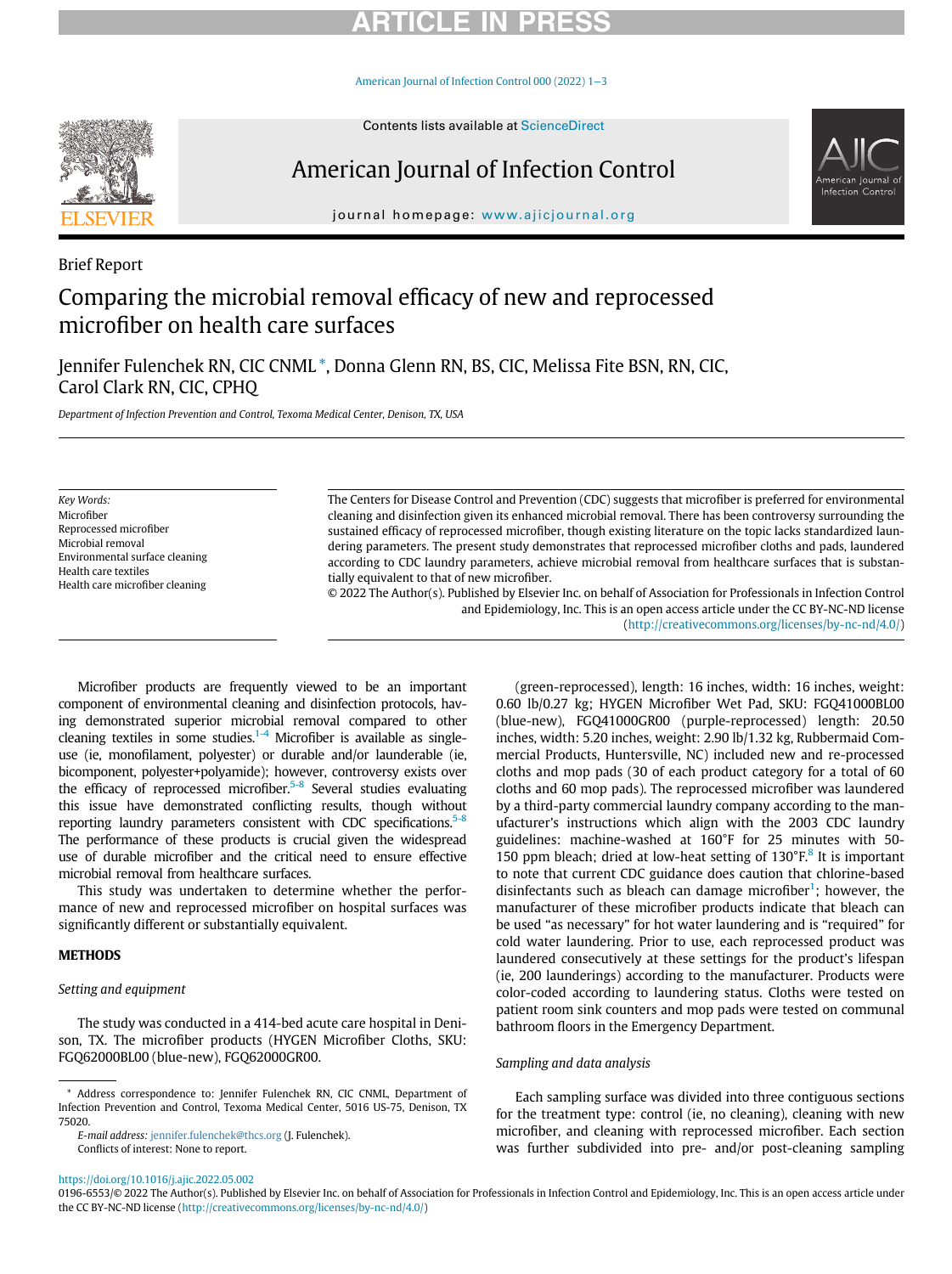# ARTICLE IN PRESS

<span id="page-1-0"></span>2 J. Fulenchek et al. / American Journal of Infection Control 00 (2022) 1−3



Fig 1. Examples of sink counter and floor demarcation for sampling.

subsections, as seen in [Figure 1,](#page-1-0) in order to mitigate the possibility that pre-cleaning sampling itself might remove bioburden from the surface before cleaning. Treatment type and sampling sections were randomized prior to testing. Wiping and/or mopping was performed by the same researchers for each trial, with the microfiber product dampened with water and wiped and/or mopped over the testing surface once left to right. The floor sampling surfaces for the mop pad tests, as seen in [Figure 1](#page-1-0), were divided in a manner consistent with the cloths, though the dimensions were different to accommodate the size of the mop pad (length 20.5 inches, width 8 inches).

Microbial sampling was performed using HiCap neutralization swabs sent overnight to a third-party lab (US MicroSolutions, Latrobe, PA) which were inoculated on TSA, incubated for 5 days at 20°C-25°C followed by enumeration as total colony forming units (CFU). A total of 360 samples, 180 for cloths and 180 for mop pads, were collected.

<span id="page-1-1"></span>CFU values for each sample were logarithmically transformed, and a series of multivariate regression models were created to identify any statistically significant differences in microbial load after treatment with the different types of cloths and mops. Models simultaneously controlled for sample date and location to minimize the impact these covariates would have on the analysis.

### **RESULTS**

As expected, the microbial counts yielded by samples treated with new and laundered cloths and mop pads were significantly lower than those yielded by the corresponding untreated controls (New Cloth:  $P = .003$ ; Laundered Cloth and both New and Laundered Mops:  $P \leq .001$ ). Conversely, there was no statistically significant difference in the microbial counts yielded by samples treated with new cloths and samples treated with laundered cloths ( $P = .270$ ) as seen in [Figure 2](#page-1-1). Additionally, samples treated with new mop pads yielded counts that were not significantly different than counts yielded by samples treated with laundered mop pads ( $P = .669$ ). The lack of a statistically significant difference in performance of new and laundered cloths and mop pads indicates that the new and laundered products were substantially equivalent in terms of microbial removal efficacy in a healthcare setting.

| Treatment        | <b>Referent Category</b> | Coefficient | <b>Test Statistic</b> | p-value  |
|------------------|--------------------------|-------------|-----------------------|----------|
| Category         |                          |             |                       |          |
| New Cloths       | Control                  | $-0.297$    | $-3.03$               | 0.003    |
| Laundered Cloths | Control                  | $-0.396$    | $-4.04$               | < 0.0001 |
| New Mop Pads     | Control                  | $-0.622$    | $-4.76$               | < 0.0001 |
| Laundered Mop    | Control                  | $-0.570$    | $-4.36$               | < 0.0001 |
| Pads             |                          |             |                       |          |
| Laundered Cloths | New Cloths               | $-0.099$    | $-1.11$               | 0.270    |
| Laundered Mop    | New Mop Pads             | 0.052       | 0.43                  | 0.669    |
| Pads             |                          |             |                       |          |

Fig 2. Table of regression model coefficients.